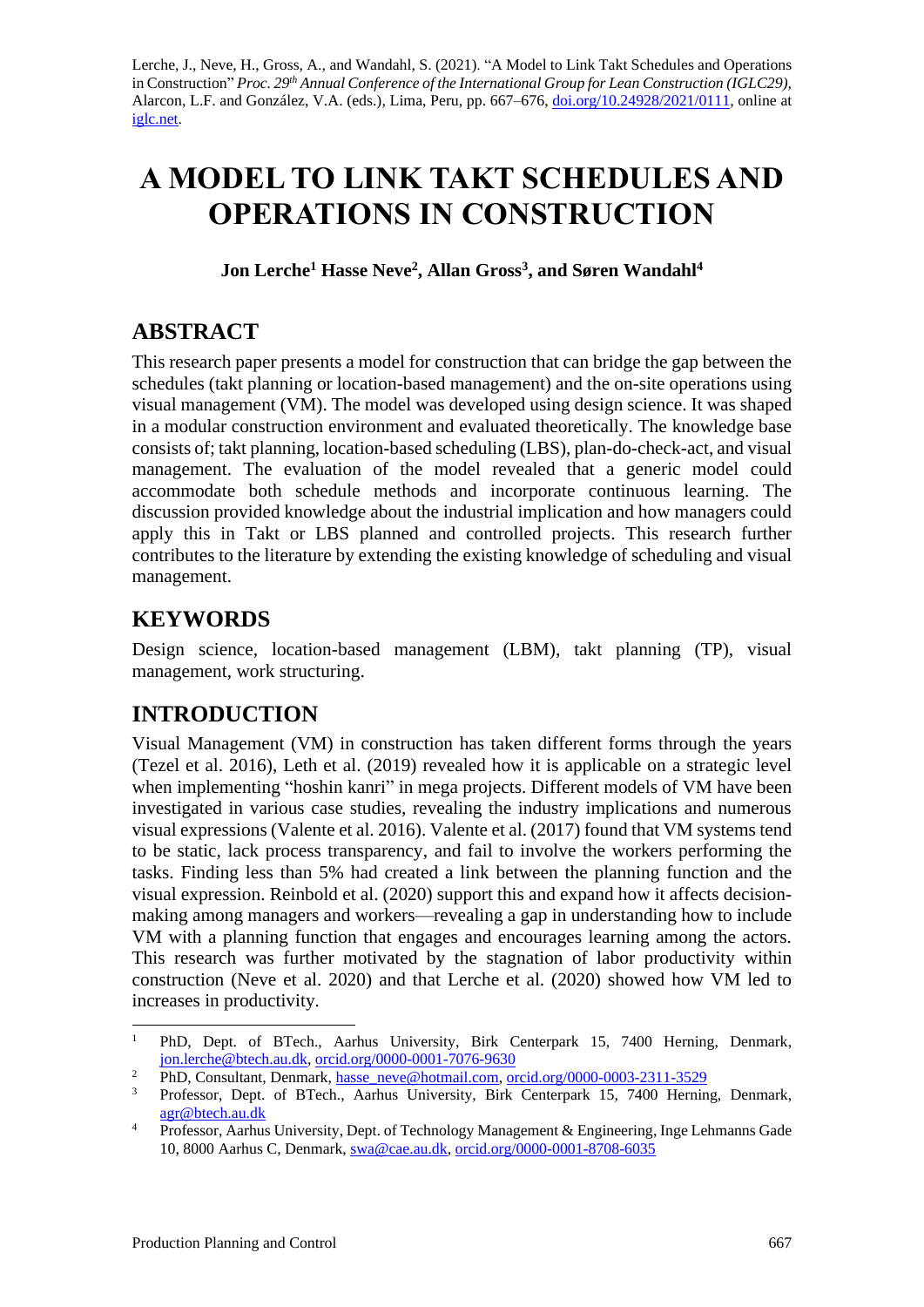The literature review made it evident that multiple case studies present implementation of VM in numerous expressions and also in relation to different planning methods such as Takt at operators level in modular construction (Lerche et al. 2019; Lerche et al. 2020), Mariz et al. (2019) used VM to visualize Kanban for planning the construction of a dam. (Brandalise et al. 2018) used VM for Kanban combined with a performance board, where Farzad and Cameron (2019) used it for deliverable matrixes. Wesz et al. (2018) presented a complete project VM adaption of Last Planner System (LPS) (Ballard 2000), and Mota et al. (2019) instead defined the VM as part of the collaborative planning alone. Jabbari et al. (2020); Singh et al. (2020), on the other hand, presented digital solutions for organizing Takt zones according to work density without practical application. Despite Takt and Kanban being seen as part of VM models, limited knowledge exists of these combined as part of a VM model on project levels. These findings reveal a gap in the body of knowledge, where a model accommodating practical applications for takt planning or LBS at the project level could contribute.

The objectives of this research are to provide a production model which accommodates the following:

- facilitates interaction between managers and workers,
- practical application of takt planning or LBS at the project level,
- provides a clear overview of activities and labor resources.

As this research project is within the design science domain, the paper has the following structure to meet the objectives. First, the introduction frames the problem, the background the presents the literature review, and the method that describes the research framework. The results then present the model and its theoretical adoption, leading to the evaluation and discussion of its relevance to the literature, and finally, the conclusion reveals the potential implications.

### **BACKGROUND**

The artifact is composed of the knowledge base, and it is meant to improve the application of Takt and LBS in a construction environment. Hence, the background displays Takt and LBS's topics as the planning methods, second the visual management, and third the learning culture. Together these topics form the knowledge base.

#### **TAKT PLANNING AND LOCATION-BASED SCHEDULING**

When graphically presented, Takt planning and location-based scheduling (LBS) both rely on tasks moving through locations or designated space (production areas), generating a continuous visual flow, strengthening the focus on the flow of operations and processes. Within each project, the location structures can be determined according to workload, which applies to both LBS (Lerche et al. 2019; Lerche et al. 2019) and Takt (Jabbari et al. 2020; Lehtovaara et al. 2019; Singh et al. 2020), in particular, the Takt time as described by Frandson and Tommelein (2016).

When Frandson et al. (2015) compared Takt and LBS, they found them to have similar capabilities;

- continuous flow production areas
- ability to trade scope

The two methods differentiate when it comes to buffering and controlling; first, we address the four buffer types listed here; 1. Time, 2. Capacity, 3. Space, and 4. plan buffers.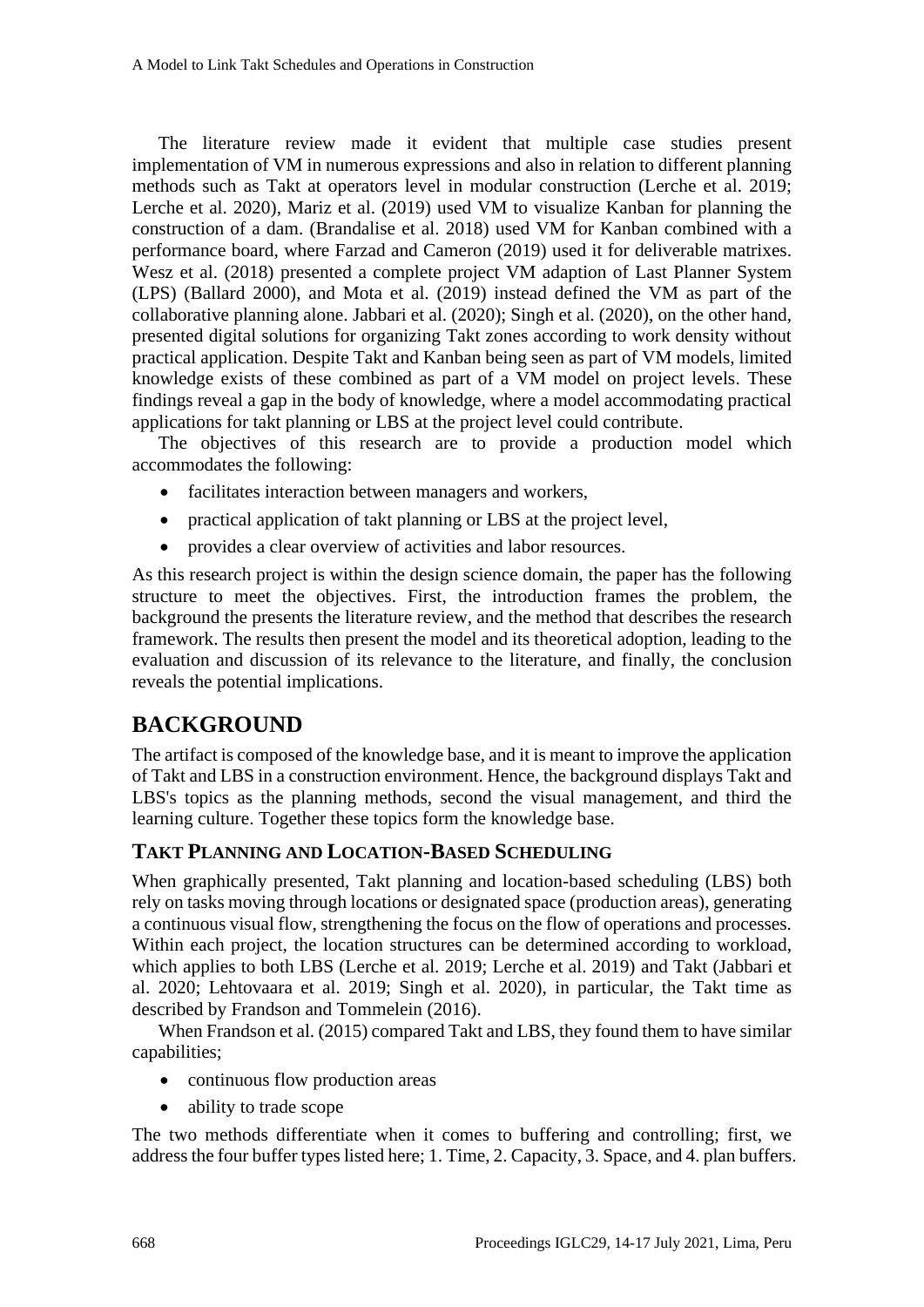For buffering, LBS utilizes 1,3, and 4, whereas Takt utilizes 2,3, and 4. Takt further underload the activities, creating a capacity buffer. For controlling the takt and LBS, Frandson et al. (2015) argue LBS to have a more engineered approach and decentralized approach, where Takt relies on verifying the actual area completion.

### **VISUAL MANAGEMENT**

Visual management on a construction site is not limited to visual boards, it also encompasses visual aids in the environment (Brady et al. 2012; Brandalise et al. 2018; Farzad and Cameron 2019; Reinbold et al. 2020; Tezel et al. 2016; Tezel et al. 2011; Valente et al. 2016; Wesz et al. 2018), our focus here is on VM production boards or models. According to Tezel et al. (2016), VM has nine functions in total, mentioned here below;

- "Discipline."
- "On-the-job training (OJT),"
- "Job facilitation,"
- "Process transparency,"
- "Continuous improvement,"
- "Management-by-facts,"
- "Simplification,"
- "Creating a shared ownership and the desired image," and
- "Unification and creating a boundaryless organization."

1,2 and 3 are related to the behavior of the managers and workers, 4,5,6 and 7 are associated with the structure of the processes and plan, 8 and 9 are related to the organizational values. Fiallo C and Howell (2012) focused on 4, 6, and 7 when they presented project drawings as part of the Takt plan to better overview workers. Tezel et al. (2010) supports this and stretch the importance of making VM accessible in the proximity of the area needed, which further supports Tezel et al. (2013) finding that VM could increase project safety by tracking workers who are working in or around hazardous environments.

### **CONTINUOUS LEARNING AND IMPROVEMENT**

Whether seen in production or construction, the Deming cycle of Plan-Do-Check-Act (PDCA) is a method to ensure management of quality through continuous improvements (Deming 2000; Koskela et al. 2019). The direct link to the plan is part of the iterative process, which keeps repeating while striving towards perfection. The PDCA model function in a corporation with a production planning or control method was seen with LPS (Ballard and Tommelein 2016), utilized to prevent deviations from occurring. Lerche et al. (2019) showed similar approach incorporation with Takt planning. Although the PDCA method has been available for almost a century, there is to our understanding still limited knowledge of how to combine it in a practical application with LBS.

### **METHOD**

This research project follows the design science framework from Hevner et al. (2004), similar to what was utilized in Lerche et al. (2020). Both Baskerville (2008) and van Aken et al. (2016) approve this approach in an operations management setting. Figure 1 shows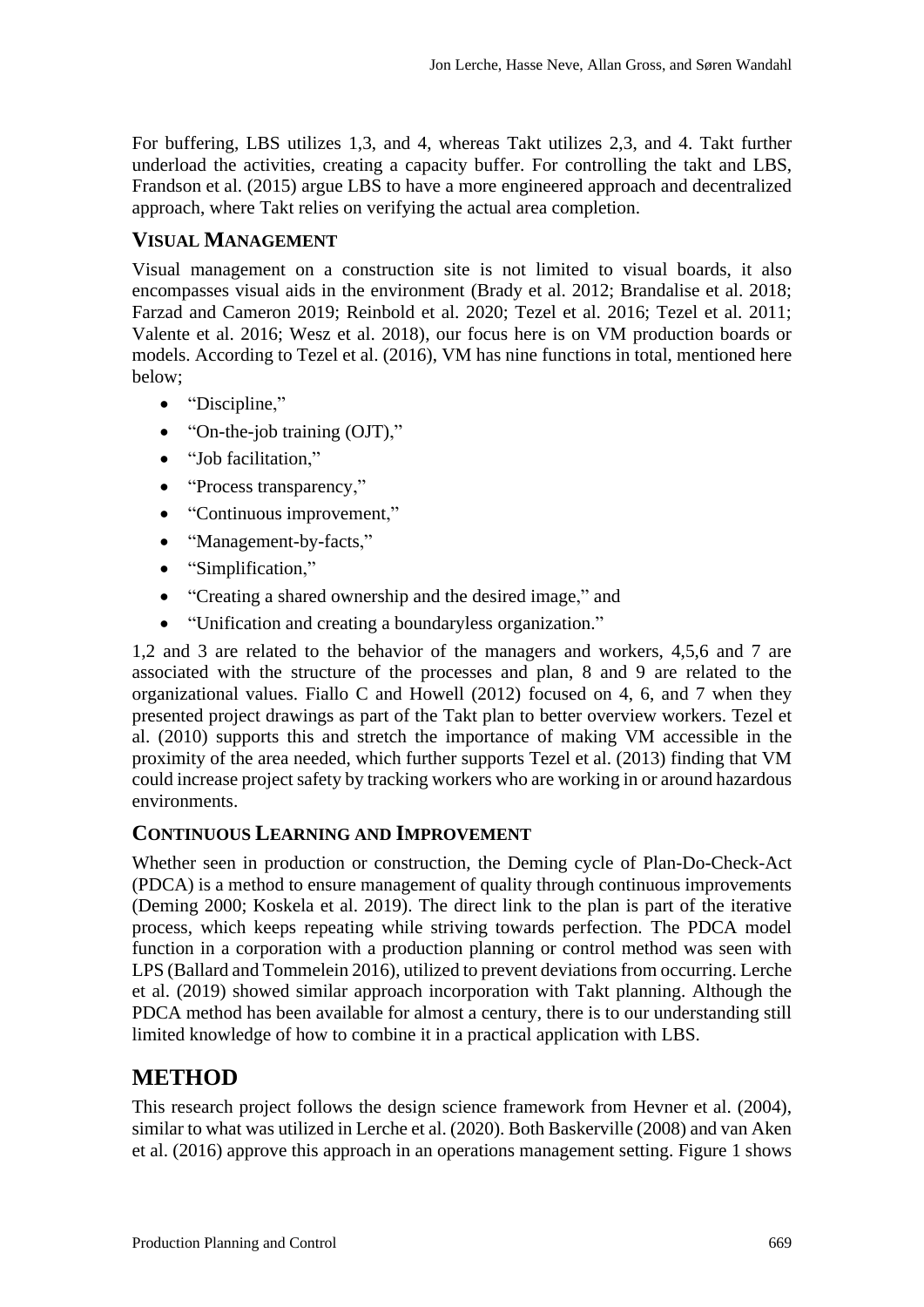the framework used to develop the model. Based on the knowledge base on the left side, the model becomes an artifact (Simon 1996). For finalization and implementation, industry experts from a given project are to further shape is based on the right side of Figure 1 knowledge of the environment.



Figure 1. Framework for model development.

The research project had the following sequence, similar to what Rocha et al. (2012) presented;

- 1. frame the problem from the industry and literature,
- 2. the knowledge base was developed through a literature review, searching visual management, Takt, LBS, learning culture,
- 3. the model was developed based on the knowledge base and past planning applications
- 4. the model was adjusted and evaluated through three workshops held with part of a project team (a site manager, a supervisor, two foremen, and two technicians) from a modular construction site in the United Kingdom,
- 5. the model was theoretically evaluated based on its functions (Tezel et al. 2016) and ability to:
	- a) facilitate learning and engagement of both managers and operators
	- b) accommodate both LBS and Takt planning
	- c) visualize the plan (processes) and labor resources effectively
	- d) operate through a given set of rules

By following this approach, we differentiate from action research, as also argued by Järvinen (2007). We do not seek to develop or find a model which only applies in one given context but conceptualize it for a broader application purpose.

### **ARTEFACT FOR VISUAL TAKT AND LBS MODEL**

#### **INNER ENVIRONMENT**

The key elements of the inner environment consist of the tasks, resources, an area for listing deviations and actions, and an area for the key safety and quality issues. The tasks are organized according to the Takt or LBS schedule. This also applies to the resources, for the resources picture cards or name signs are intended. When tasks and resources are organized, the operational rules are as follows. The resource marking under each task illustrates the required number of operators by a change in colors, white being the minimum, a grey color illustrating the potential for ramp-up, black representing the upper limit for resources.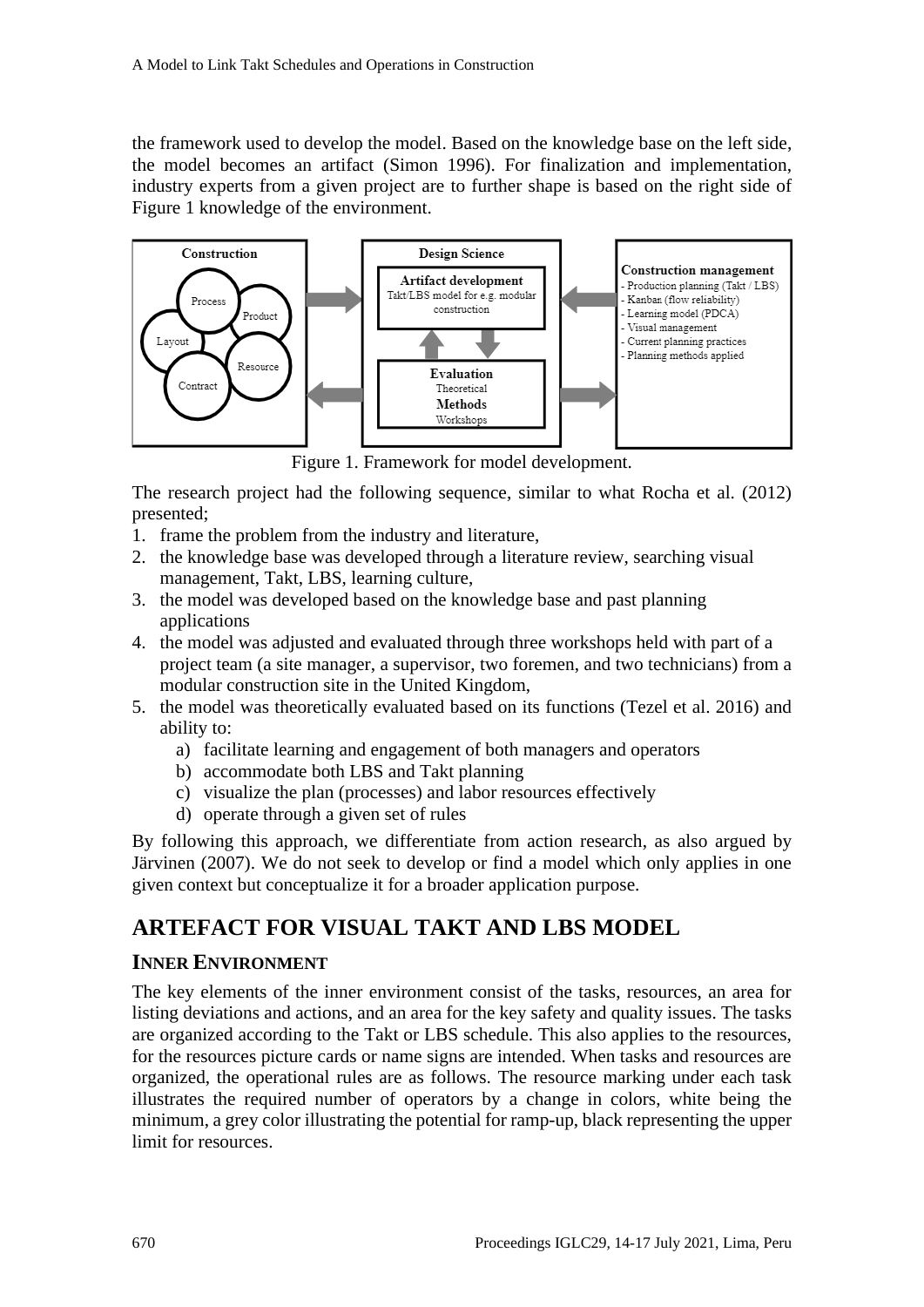The artifact works with a magnet representing the location or module is being moved across the board from left to right, starting by positioning a magnet with a location tag attached in a). When operations are started, the magnet is moved into b) while the work ongoing or determined Work in Progress (WIP). When the Takt or process has been completed, the location magnet is placed in c), when the succeeding task is ready for the location magnet, it is pulled into b) task 2 and so forth. Meaning that the location moves a) to task 1 b), when finished, it moves task 1 c). When task 2 is ready, it moves to task 2 b), when finished, it moves to c). These steps continue until the location magnet reaches d), which is an overview drawing of the final location as seen in, e.g. (Jabbari et al. 2020; Singh et al. 2020) or (Frandson and Tommelein 2016). This overview drawing should be detailed enough for workers to identify the zones. The magnet functions as a production card from Kanban (Hopp and Spearman 2004), representing the operation from Lehtovaara et al. (2020) moving through process steps. The magnet is not to be moved randomly but must follow the organized Takt as in a Kanban system.



Figure 2: Key elements for artifact

Plan, Check, Act is another layer of key elements in this artifact. The list of deviations (check) shows the current daily issues, and the action list (act) reveals how workers and managers will solve these issues. Ballard and Tommelein (2016) described 5 Why's should be used to make use of the deviations and prevent reoccurrence of issues. Reoccurring issues are intended to be uplifted to either the top 3 safety or quality issues. This could be expanded with graphs showing preconditions that are not met (Lindhard and Wandahl 2012; Lindhard and Wandahl 2014).

#### **INTERFACE TOWARDS THE OUTER ENVIRONMENT**

The visual impression is interfacing towards the outer environment. It requires an understanding of organizing the tasks, the labor resources in accordance with the sequence from the designed plan. Figure 2 can be visualized as a whiteboard design. The additional board configurations for this application could have a lower quadrant prepared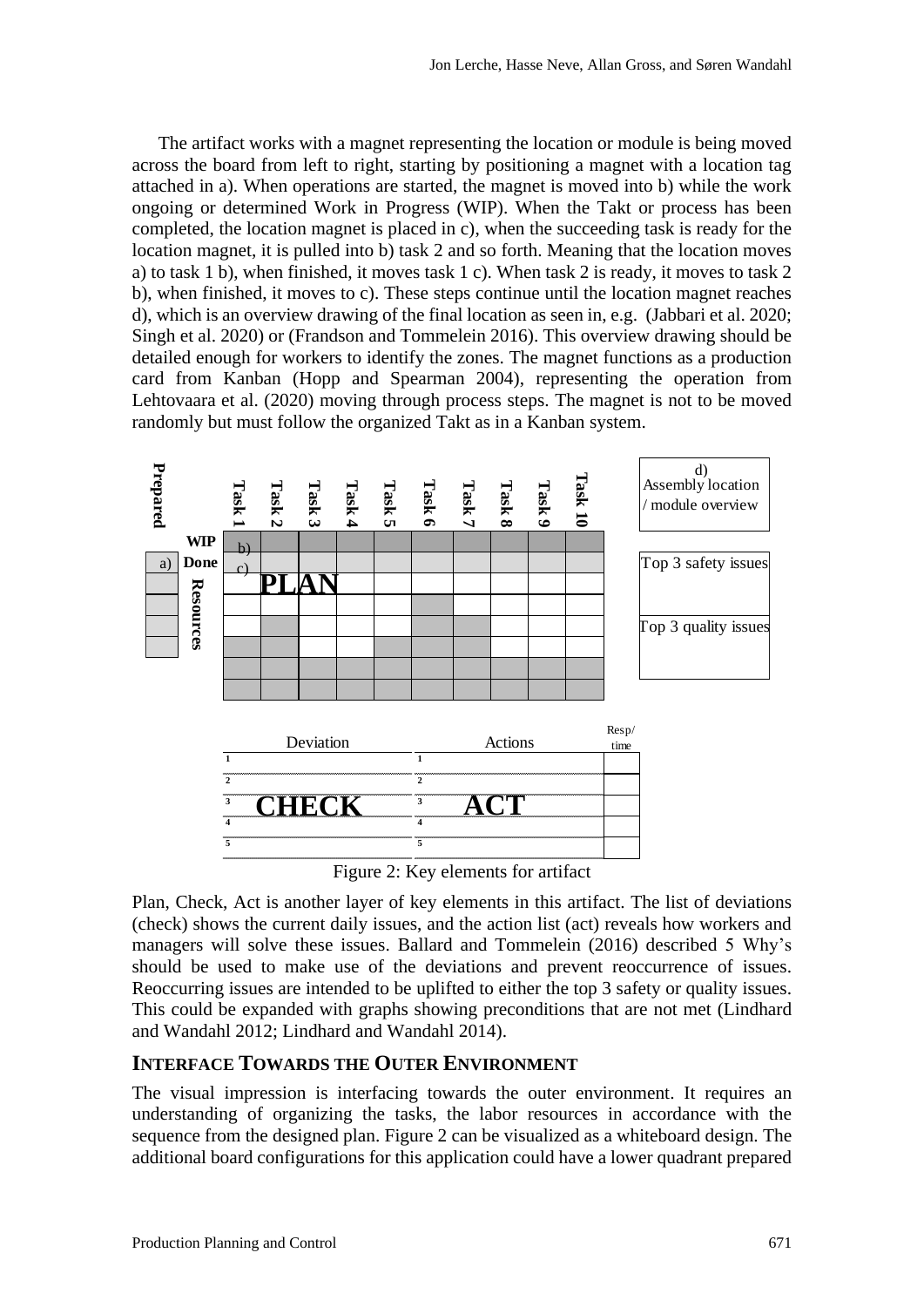for off-shift workers and management picture cards. These picture cards of workers would further be used to show who is working and where. Between the area b) and the task could be where a time measure is placed for each task completion. If the process requires it, a buffer between tasks/ process steps could protect the flow. For modular wind construction, this was used to protect the crane activities to keep a continuous flow. As seen in Lerche et al. (2020), an implementation and communication plan would be required to enable the connection between the artifact and the outer environment. Tezel et al. (2016) support this, arguing that it is necessary to create organizational connections to the VM aid.

### **EVALUATION**

Table 1 shows the evaluation of the model by using the functions from Tezel et al. (2016). It was not considered relevant to evaluate 8) and 9) as these were related to the organization and thereby the outer environment implementation.

| Table 1: Evaluation of the model's visual management functions. |                                                                                                                                                                                                     |
|-----------------------------------------------------------------|-----------------------------------------------------------------------------------------------------------------------------------------------------------------------------------------------------|
| <b>Functions</b>                                                | <b>Evaluation</b>                                                                                                                                                                                   |
| 1. Discipline                                                   | The magnet route encourages discipline among managers and workers,<br>as it will be visual to all if the sequence is neglected or ignored.                                                          |
| 2. On-the-job<br>training                                       | This has not been evaluated, but the simplicity and overview could be<br>considered enabling factors. The resource cards allow individuals to be<br>easily identified in case help etc., is needed. |
| 3. Job facilitation                                             | The artifact allows through its usage of magnets to display where teams<br>are located, not only for managers or other workers but also for visitors<br>with limited knowledge of the progress.     |
| 4. Process<br>transparency                                      | Tasks and locations are visible to all actors involved, bottlenecks and<br>queuing                                                                                                                  |
| 5. Continuous<br>improvement                                    | The PDCA continuously allows managers and workers to engage in<br>knowledge sharing, assess deviations and actions directly related to the<br>production. Enabling this.                            |
| 6. Management-<br>by-facts                                      | Both 5 and 7 contribute to this function, as everything is available for the<br>decision-makers, top 3 functions further support this.                                                              |
| 7. Simplification                                               | The direct link between the plan, process, resources, and location                                                                                                                                  |

 $T_{\text{total}}$  :  $T_{\text{total}}$  management functions.

## **DISCUSSION**

The artifact was developed in a modular construction environment accommodating both takt and LBM scheduling, created as a visual expression of the who, what, when, and where. Providing managers and workers with a visual overview of the plan (processes), resources, its deviations, and outstanding actions, Lerche et al. (2019); Lerche et al. (2020) showed how this approach allowed productivity improvements up to 50% on operators level, as the inputs remained consistent, but the throughput time was reduced. Lerche et al. (2019); Lerche et al. (2020) also revealed the combination of takt and PDCA at the operator level. Our findings here expand on this and extend the body of knowledge by creating a model for practical application of LBS and takt at the project level. Furthermore, this also reveals the model's potential usefulness.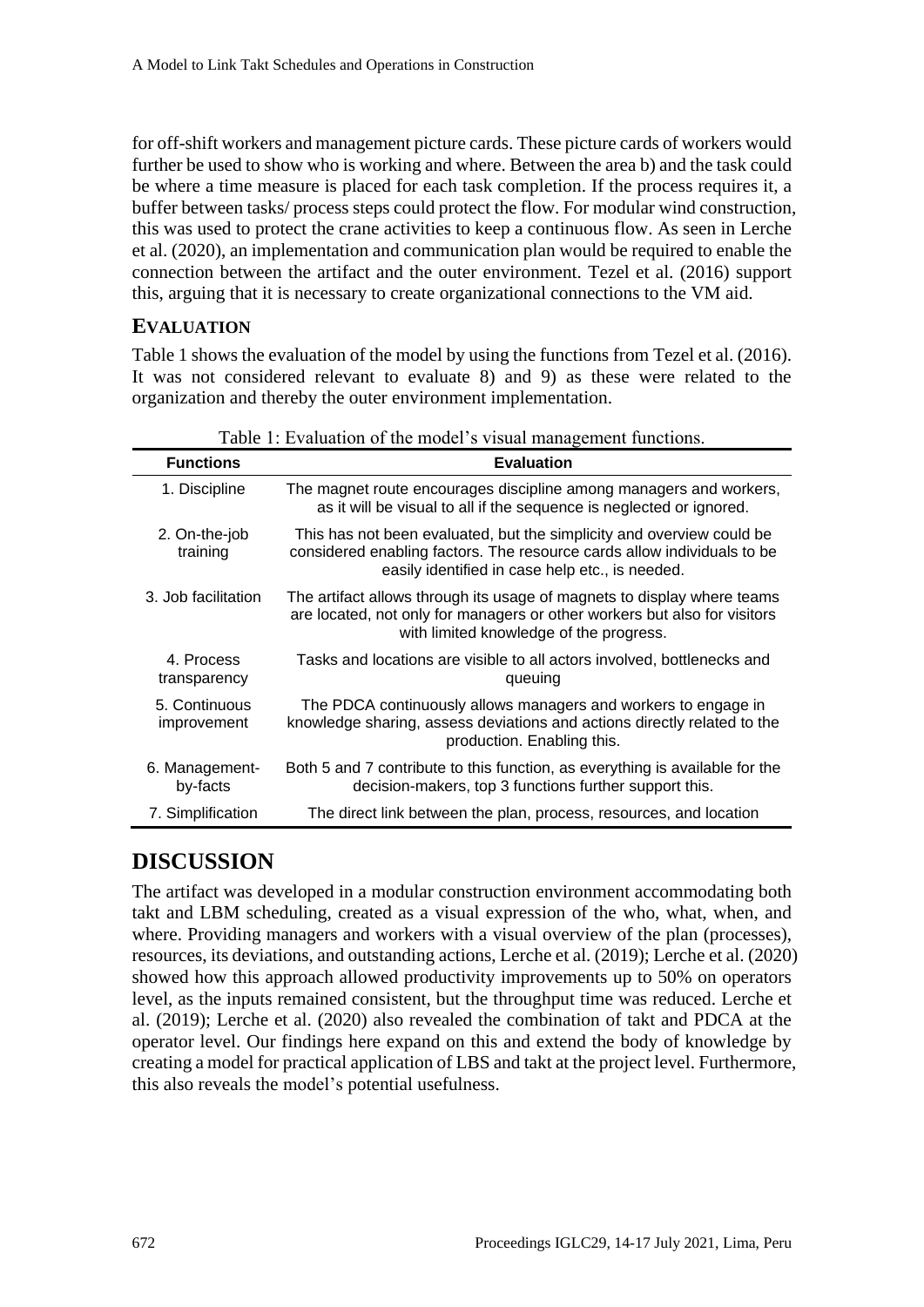#### **TAKT AND LBS PRODUCTION IMPLICATIONS**

Frandson et al. (2015) argued that, for controlling Takt and LPS to be different, the artifact presents a unified method for controlling tasks and resources independent of the planning method. The magnet rules and movement further provide the involved parties and external parties with a clear overview of process status and visualizes potential bottlenecks if such should occur. Frandson and Tommelein (2016) presented a field production board, which at first glance does not provide such a visual overview of the status or potential bottlenecks in the production.

#### **VISUAL MANAGEMENT IMPLICATIONS**

In terms of usefulness and relevance, this model and potential VM solution provide both managers and workers with a visual link between the plan, location, and resources. This is relevant for practical implementation and decision-making. But it also contributes to the discussion Koskela et al. (2018) started of why VM. Our artifact is grounded in the planning and control of the processes. The PDCA then continuously allows managers and workers to engage in knowledge sharing, assess deviations and actions directly related to the production. These insights can then be reused to nurture skill development (Yap et al. 2020), improve productivity (Neve et al. 2020) as waste and non-value-adding activities surface and become identifiable. From an operational safety perspective, Tezel et al. (2013) argued that VM increased safety among actors as; when, where, and who becomes visual for everyone. The Takt and LBS both present task collisions or limited time buffers, which visually allow the first assessment of variability, risks, and hazards. Future research would be required to verify this and the actual effect on safety measures.

### **CONCLUSION**

The objectives of this research were met, as the artifact engages with both managers and workers through visual expression. Illustrating the Takt or LBM schedules in a simple overview of all tasks and resources required, with identifiable pictures. The adaptation of the artifact requires an understanding of the outer environment, requiring that planners, managers, and workers collaborate on organizing the locations, task sequence, and resources. A limitation to this research was the lack of practical implementation, which allows future research to continue with the model in either modular or regular construction context where Takt or LBS is applied. Further research would be required to understand the application of the model in other project types, e.g., high-rise buildings. Or if the model could be incorporated with, e.g., "hoshin kanri" or other managerial VM solutions.

#### **REFERENCES**

- Ballard, G. (2000). "The last planner system of production control." University of Birmingham, Unpublished.
- Ballard, G., and Tommelein, I. (2016). "Current process benchmark for the last planner system." *Lean Construction Journal*, 89, 57-89.
- Baskerville, R. (2008). "What design science is not." *European Journal of Information Systems*, 17(5), 441-443.
- Brady, D. A., Tzortopoulos, P., and Rooke, J. (2012). "Using Design Science To Further Develop Visual Management Application in Construction." *20th Annual Conference*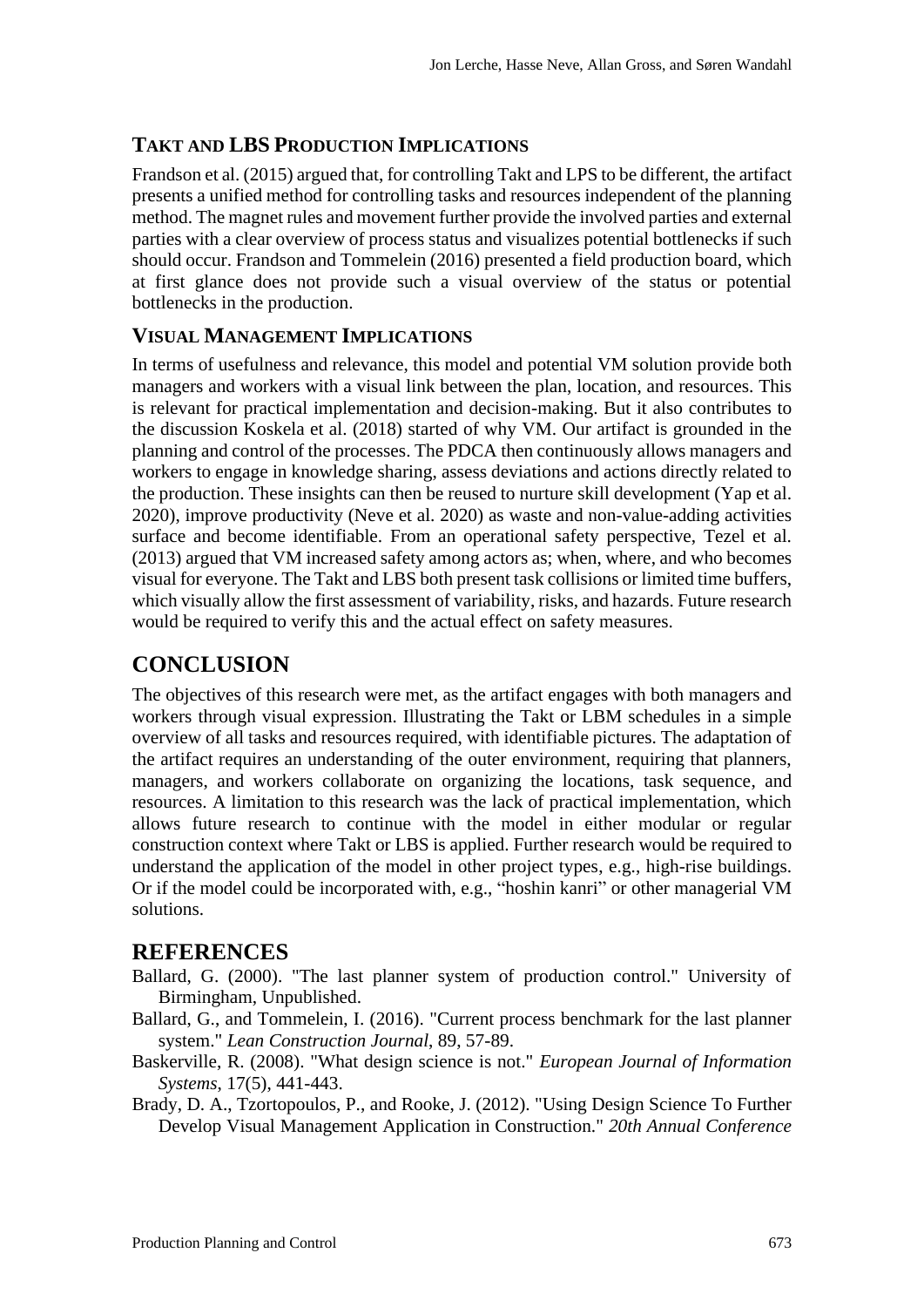*of the International Group for Lean Construction*, I. D. Tommelein, and C. L. Pasquire, eds.San Diego, California, USA.

- Brandalise, F. M. P., Valente, C. P., Viana, D. D., and Formoso, C. T. (2018). "Understanding the Effectiveness of Visual Management Best Practices in Construction Sites." *26th Annual Conference of the International Group for Lean Construction*Chennai, India, 754-763.
- Deming, W. E. (2000). *The new economics : for industry, government, education*, MIT Press, Cambridge, Mass.
- Farzad, M. R., and Cameron, V. A. (2019). "Implementing Lean Visual Tools on the Closeout Phase of a Globalscale Industrial Project." *Proc. 27th Annual Conference of the International Group for Lean Construction (IGLC)*Dublin, Ireland, 675-686.
- Fiallo C, M., and Howell, G. (2012). "Using Production System Design and Takt Time To Improve Project Performance." *20th Annual Conference of the International Group for Lean Construction*, I. D. Tommelein, and C. L. Pasquire, eds.San Diego, USA.
- Frandson, A. G., Seppänen, O., and Tommelein, I. D. (2015). "Comparison Between Location Based Management and Takt Time Planning." *23rd Annual Conference of the International Group for Lean Construction*, O. Seppänen, V. A. González, and P. Arroyo, eds.Perth, Australia, 3-12.
- Frandson, A. G., and Tommelein, I. D. (2016). "Takt Time Planning of Interiors on a Pre-Cast Hospital Project." *24th Annual Conference of the International Group for Lean Construction*Boston, USA.
- Hevner, A. R., March, S. T., Park, J., and Ram, S. (2004). "DESIGN SCIENCE IN INFORMATION SYSTEMS RESEARCH." *MIS Quarterly*, 28(1), 75-105.
- Hopp, W. J., and Spearman, M. L. (2004). "To pull or not to pull: what is the question?" *Manufacturing & service operations management*, 6(2), 133-148.
- Jabbari, A., Tommelein, I. D., and Kaminsky, P. M. (2020). "Workload leveling based on work space zoning for takt planning." *Automation in Construction*, 118, 103223.
- Järvinen, P. (2007). "Action Research is Similar to Design Science." *Quality & Quantity*, 41(1), 37-54.
- Koskela, L., Tezel, A., and Patel, V. (2019). "Theory of Quality Management: Its Origins and History." *Proc. 27th Annual Conference of the International Group for Lean Construction (IGLC)*Dublin, Ireland, 1381-1390.
- Koskela, L., Tezel, A., and Tzortzopoulos, P. (2018). "Why Visual Management?" *26th Annual Conference of the International Group for Lean Construction*Chennai, India, 250-260.
- Lehtovaara, J., Mustonen, I., Peuronen, P., Seppänen, O., and Peltokorpi, A. (2019). "Implementing Takt Planning and Takt Control Into Residential Construction." *Proc. 27th Annual Conference of the International Group for Lean Construction (IGLC)*Dublin, Ireland, 417-428.
- Lehtovaara, J., Seppänen, O., Peltokorpi, A., Kujansuu, P., and Grönvall, M. (2020). "How takt production contributes to construction production flow: a theoretical model." *Construction Management and Economics*, 1-23.
- Lerche, J., Neve, H., Pedersen, K. B., Wandahl, S., and Gross, A. (2019). "Why Would Location-Based Scheduling Be Applicable for Offshore Oil and Gas Construction?" *Proc. 27th Annual Conference of the International Group for Lean Construction (IGLC)*Dublin, Ireland, 1295-1306.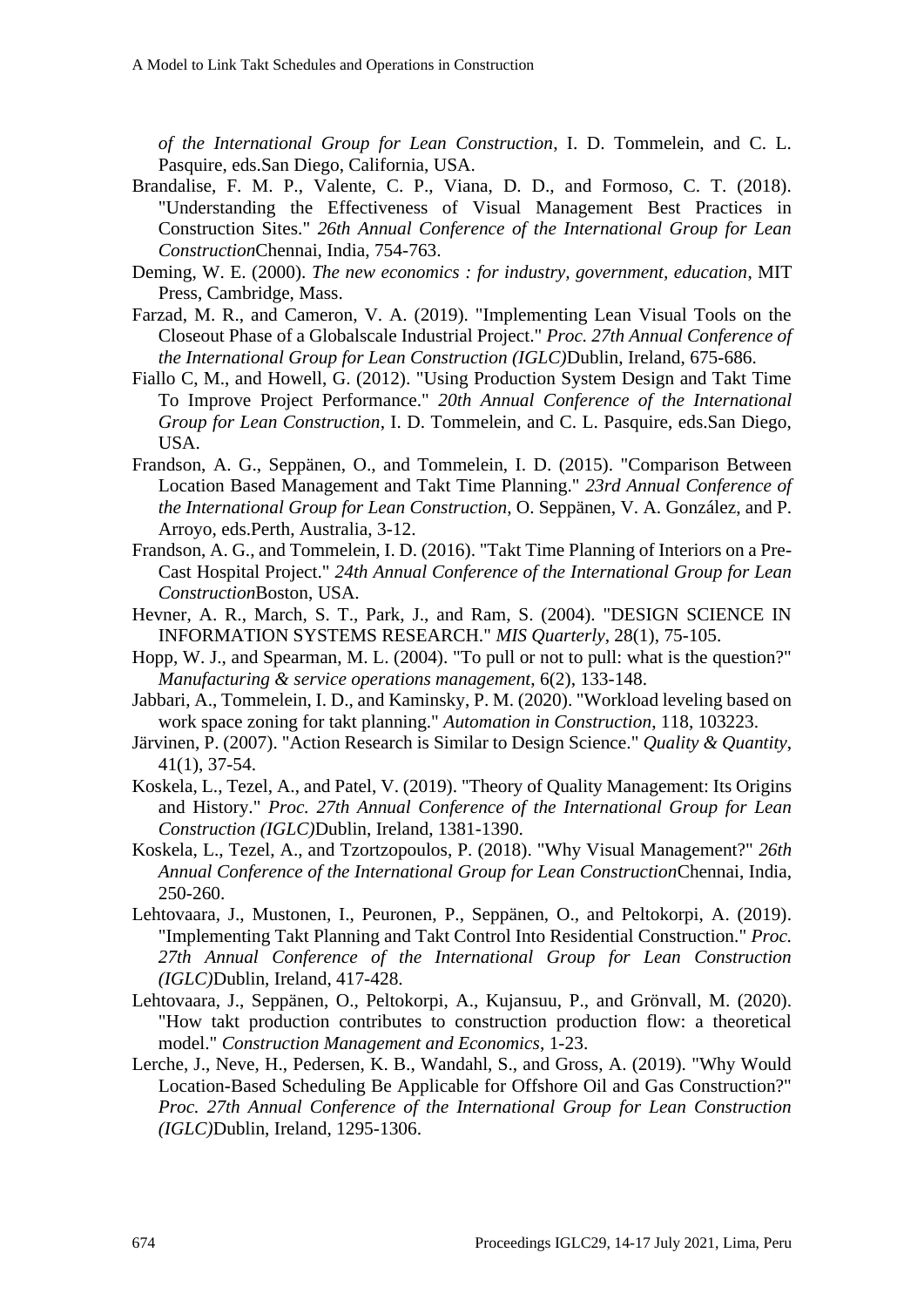- Lerche, J., Neve, H., Wandahl, S., and Gross, A. (2019). "Combining takt and Deming cycles at operator level – practical study." *10th International Conference on Engineering, Project, and Production Management (EPPM2019)*, Springer, Berlin, 9.
- Lerche, J., Neve, H., Wandahl, S., and Gross, A. (2020). "Continuous Improvements at Operator Level." *Journal of Engineering, Project, and Production Management*.
- Lerche, J., Neve, H. H., Ballard, G., Teizer, J., Wandahl, S., and Gross, A. (2020). "Application of Last Planner System to Modular Offshore Wind Construction." *Journal of Construction Engineering and Management*, 146(11), 05020015.
- Lerche, J., Seppänen, O., Pedersen, K. B., Neve, H., Wandahl, S., and Gross, A. (2019). "Why Would Location-Based Scheduling Be Applicable for Offshore Wind Turbine Construction?" *Proc. 27th Annual Conference of the International Group for Lean Construction (IGLC)*Dublin, Ireland, 1283-1294.
- Leth, S., Lerche, J., Neve, H. H., and Wandahl, S. (2019). "Lessons for Construction: Delivering Mega Project on Time Through Culture and Hoshin Kanri." *Proc. 27th Annual Conference of the International Group for Lean Construction (IGLC)*Dublin, Ireland, 1011-1022.
- Lindhard, S., and Wandahl, S. (2012). "Improving the Making Ready Process Exploring the Preconditions To Work Tasks in Construction." *20th Annual Conference of the International Group for Lean Construction*, I. D. Tommelein, and C. L. Pasquire, eds.San Diego, USA.
- Lindhard, S., and Wandahl, S. (2014). "Exploration of the reasons for delays in construction." *International Journal of Construction Management*, 14(1), 36-44.
- Mariz, R. N., Galvao, E. L., Picchi, F. A., Melo, R. S. S., and Barcelos, M. C. B. (2019). "Daily Management Application in a Dam Construction Project." *Proc. 27th Annual Conference of the International Group for Lean Construction (IGLC)*Dublin, Ireland, 1425-1434.
- Mota, B., Biotto, C., Choudhury, A., Abley, S., and Kagioglou, M. (2019). "Lean Design Management in a Major Infrastructure Project in UK." *Proc. 27th Annual Conference of the International Group for Lean Construction (IGLC)*Dublin, Ireland, 37-48.
- Neve, H., Wandahl, S., Lindhard, S., Teizer, J., and Lerche, J. (2020). "Determining the Relationship between Direct Work and Construction Labor Productivity in North America: Four Decades of Insights." *Journal of Construction Engineering and Management*, 146(9), 04020110.
- Neve, H., Wandahl, S., Lindhard, S., Teizer, J., and Lerche, J. (2020). "Learning to see value-adding and non-value-adding work time in renovation production systems." *Production Planning & Control*, 1-13.
- Reinbold, A., Seppänen, O., and Peltokorpi, A. (2020). "The Role of Digitalized Visual Management to Empower Selfmanaged Crews in Construction Projects." *Proc. 28th Annual Conference of the International Group for Lean Construction (IGLC)*Berkeley, California, USA, 925-936.
- Rocha, C. G. d., Formoso, C. T., Tzortzopoulos-Fazenda, P., Koskela, L., and Tezel, A. "Design Science Research in Lean Construction: Process and Outcomes." *Proc., 20th Annual Conference of the International Group for Lean Construction*San Diego, California, USA.

Simon, H. A. (1996). *The sciences of the artificial*, MIT Press, Cambridge, Mass.

Singh, V. V., Tommelein, I. D., and Bardaweel, L. (2020). "Visual Tool for Workload Leveling Using the Work Density Method for Takt Planning." *Proc. 28th Annual*